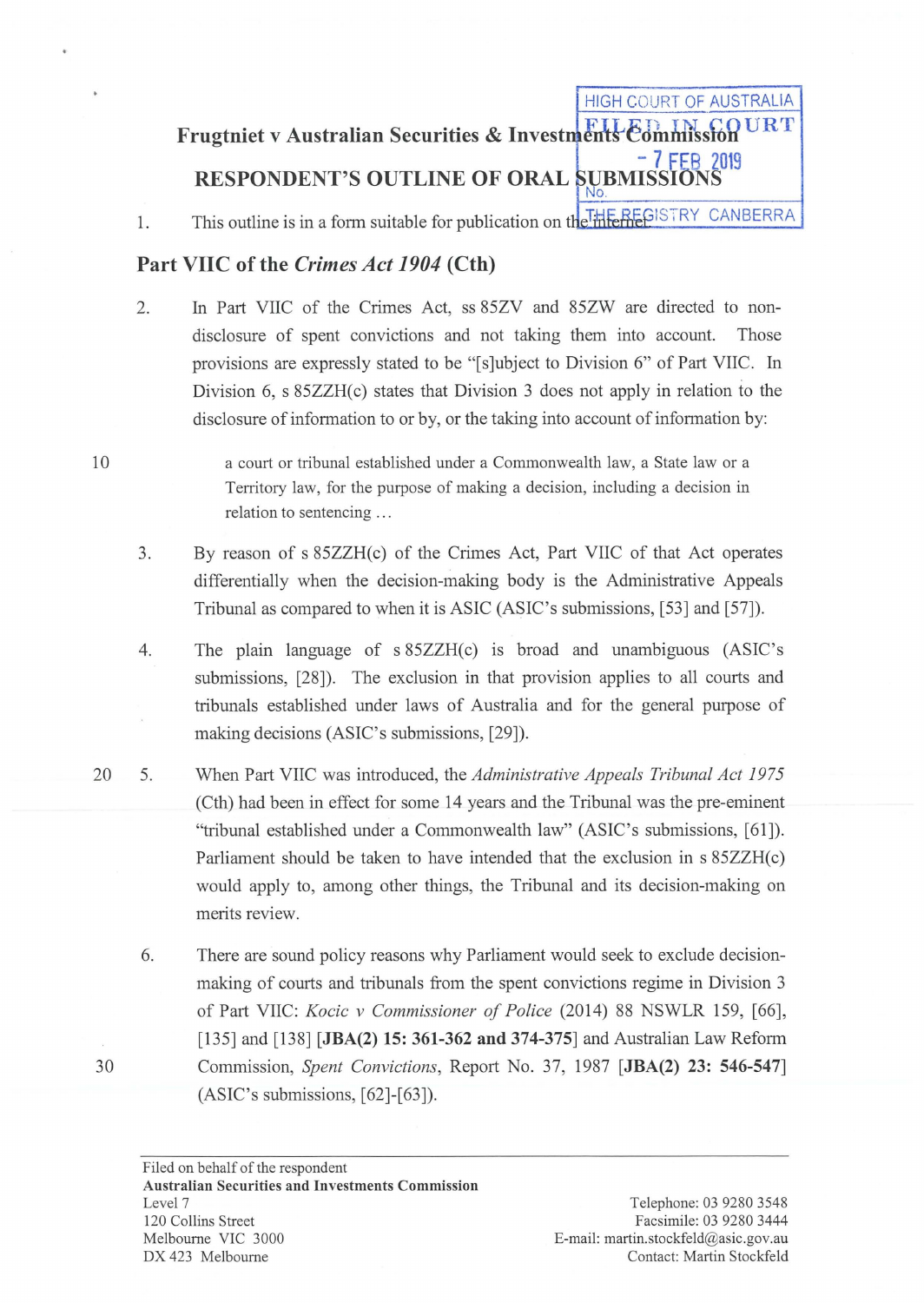## **The** *Administrative Appeals Tribunal Act 1975* **(Cth)**

- 7. In reviewing a decision, the task of the Administrative Appeals Tribunal is "to do over again" what the original decision-maker did: *Shi v Migration Agents Registration Authority (2008) 235 CLR 286, 315 [100] [JBA(2) 20: 489]* (ASIC's submissions, [55]).
- 8. The nature of that task on review of a decision by ASIC to make a banning order is identified by considering the intersecting operation of, in particular, s 43 of the *Administrative Appeals Tribunal Act 1975* (Cth) and s 80 of the *National Consumer Credit Protection Act 2009* (Cth): see, for example, *Shiv Migration Agents Registration Authority* (2008) 235 CLR 286, 312 [93] **[JBA(2) 20: 486]**  (ASIC's submissions, [2] and [6]-[44]).

#### **The** *National Consumer Credit Protection Act 2009* **(Cth)**

- 9. A decision under s  $80(1)(f)$  turns on the state of mind of the decision-maker (ASIC at first instance and then the Tribunal on review). The decision-maker must consider each of the mandatory relevant considerations identified in s 80(2), subject to Part VIIC of the Crimes Act. If the decision-maker considers that a spent conviction is relevant, it must consider it, subject to Part VIIC (ASIC's submissions, [56]).
- 10. The relevant provisions of the Credit Act, the Crimes Act and the AAT Act engage hannoniously with one another. In particular, s 85ZZH(c) of the Crimes Act is not inconsistent with the operation of s 43 of the AAT Act (ASIC's submissions, [58]-[59]; cf. appellant's submissions, [5] and [36] and appellant's reply submissions, [5]-[10]).

#### 11. Even though:

- a) pursuant to s 43 of the AAT Act, the Tribunal may exercise the power of ASIC under s 80 of the Credit Act; and
- b) in exercising that power, the Tribunal "stands in the shoes" of ASIC and is subject to the same constraint on the exercise of that power;

the Tribunal, in doing so, is not and does not become ASIC.

30 12. When the Tribunal exercises the power of ASIC under s 80 of the Credit Act, it is the Tribunal, and not ASIC, that is subject to the constraint on the exercise of that power. That is, it is the Tribunal, and not ASIC, that must have regard to the

20

10